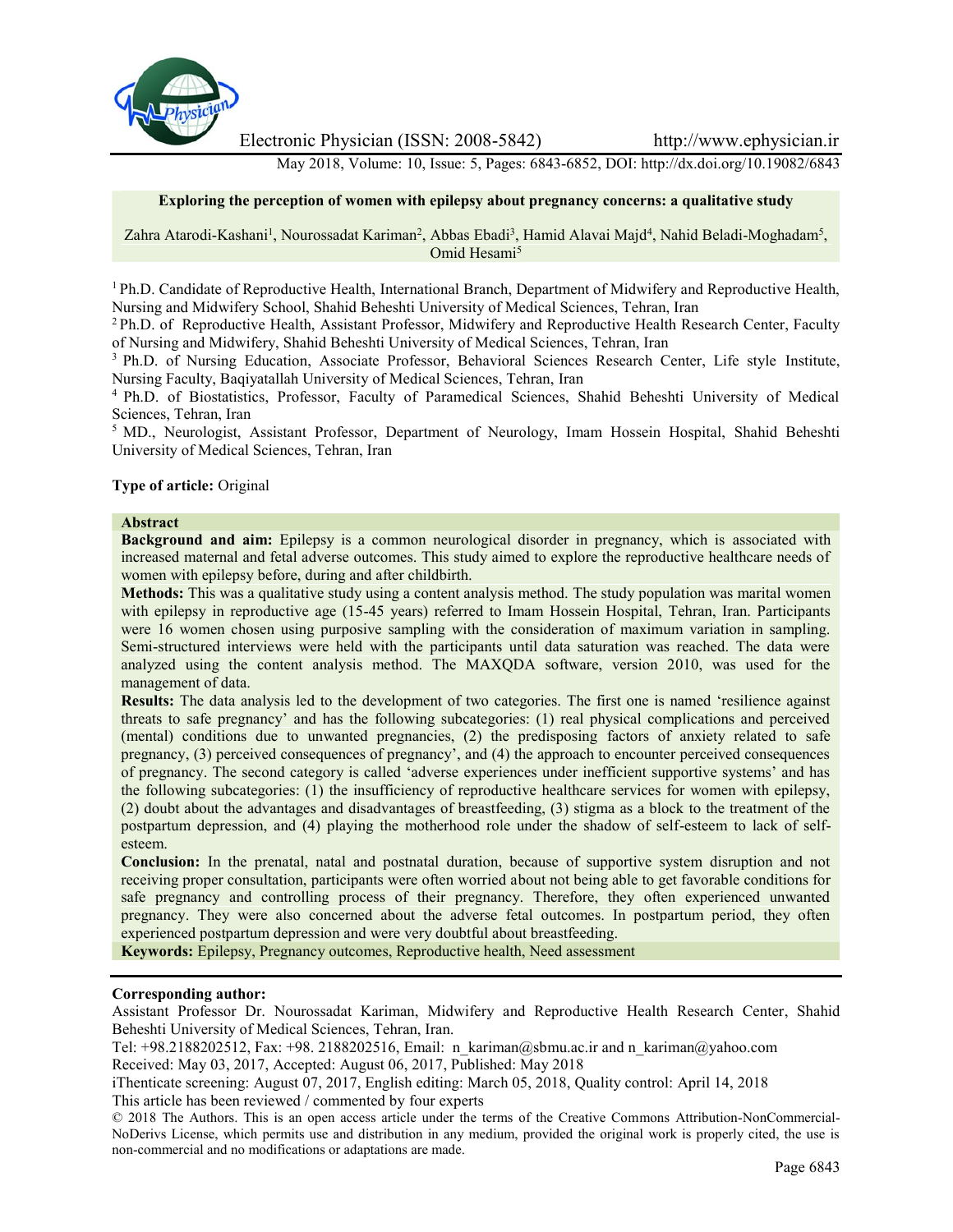## **1. Introduction**

The incidence of epilepsy in the world's population is 0.3-0.5% (1). There are no accurate statistics regarding the incidence of epilepsy in Iran. This disease occurs in 0.3 to 0.7% of women in the reproductive age (2, 3). Epilepsy is the most common neurological disorder in pregnancy with the prevalence of one case per 200 pregnancies. According to available studies, it is indicated that epilepsy threatens the mother by the adverse consequences of seizures during pregnancy. Also, taking certain anti-seizure drugs is associated with impaired fetal development (4). The high incidence of unplanned pregnancies in women with epilepsy and a lack of changes in the type of medication and adjustment of drug doses before pregnancy, increase the adverse consequences of epilepsy. The complications of epilepsy happens mainly in developing countries, which hinder women with epilepsy to receive critical care before and in the first trimester of pregnancy (5). Studies have shown that factors affecting unwanted pregnancy are the result of interactions between antiepileptic drugs and hormone contraceptive drugs (6). Also, there is a low percentage of contraceptive drugs' use compared with the general population (53% vs. 75%) (7, 8). Most women with epilepsy receive no education regarding drug interactions. Also, those women who experience unwanted pregnancy have a lower social-economic condition and know less or have misperceptions regarding the teratogenicity of drugs (9). Therefore, mothers' perceptions of drug use during pregnancy, exaggerated beliefs about the teratogenicity of anticonvulsant drugs and incorrect beliefs about the genetic identity of this disease (10), increase the number of primiparous women and selective abortion (11). Other important concerns of women with epilepsy during pregnancy are internal conflicts with medication in pregnancy (6) and concerns about breastfeeding during medication therapy (12). Given the above-mentioned problems, if women with epilepsy in the reproductive age are unable to make informed decisions on fertility issues, they may be faced with physical, mental and emotional challenges. According to evidence-based interventions using the application of predetermined instructions, it is impossible to overcome these women's problems and concerns (8). Therefore, improving our understanding of the concerns of women with epilepsy through research can help midwives and reproductive healthcare professionals to provide services and interventions to assist women with epilepsy. According to the findings of studies, the process of pregnancy in epileptic women can be influenced by the illness and drug therapy as well as their level of perceptions and experiences (often under the socio-cultural backgrounds) as a risk that may pose a threat to their health and their fetus' health (4, 10). On the other hand, based on the experience of the researcher with experience in the field of health, there has been knowledge and performance gaps in epileptic women and in the health sector related to this group of women. Since the issue of pregnancy concerns is subjective and abstract and it is influenced by the complex factors of the value system, culture and religion of Iranian society, it was necessary to conduct qualitative research. The aim of this study was to explore the pre and post pregnancy needs of epileptic women.

## **2. Material and Methods**

#### *2.1. Study design*

Since the aim of this study was to explore the reproductive healthcare needs, concerns and understandings of women with epilepsy before, during and after childbirth, a qualitative study using a conventional content analysis was conducted.

#### *2.2. Sampling methods*

Purposive sampling and data collection were conducted from April to December 2015 until data saturation was reached. The Inclusion criteria includes the following: (1) married women with epilepsy in the reproductive age (15-45 years) and without cognitive impairment based on the diagnosis of a neurologist, and (2) the workers of the Iranian Epilepsy Association, neurologists and gynecologists with more than 5 years of experience.

## *2.3. Data Collection and Analysis*

Sampling was carried out continuously from women with epilepsy at the Neurology Clinic of the Imam Hossein Teaching Hospital and Iranian Epilepsy Society. Data were collected using recorded and individual semi-structured interviews in private places convenient to the participants. The interviews were started using a general question such as 'Could you describe your problems during pregnancy?' In addition, some questions were asked regarding pregnancy issues affected by epilepsy before, during and after pregnancy. Probing questions were asked to improve the depth of the interviews, such as 'Could you explain it more'? 'Could you provide an example of it?' In addition, branching questions were asked to follow the participants' perspectives such as 'Why?' 'What factors affected this problem'? What factors hindered this problem'? The duration of the interviews lasted between 20 and 90 minutes with the participants chosen using a purposive method until data saturation was reached. Finally, sixteen individual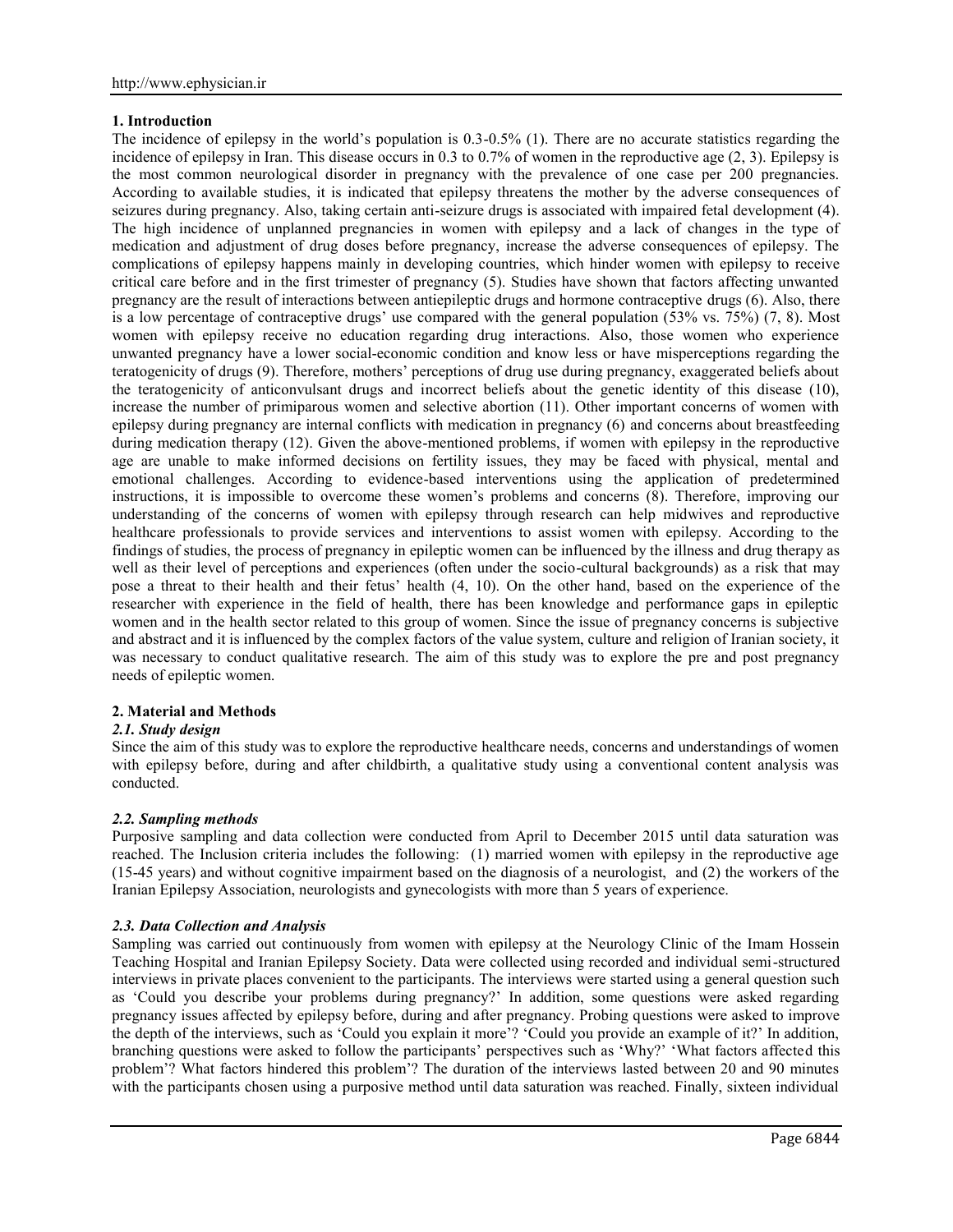interviews were performed with eleven married women with epilepsy, one neurologist, one gynecologist and three staff members of the Iranian Epilepsy Association.

## *2.4. Data Analysis*

The data collection and analysis were performed concurrently based on the method suggested by Graneheim and Lundman (13). The interviews were transcribed verbatim and read several times to obtain a more complete understanding. Next, phrases and sentences related to the study phenomenon were highlighted and coded. The codes were compared together in terms of similarities and differences and sorted into subcategories and categories. Data saturation was achieved in the 10th interview for researchers, and one additional interview was conducted to ensure there would be no new data after that. Interviews with five healthcare professionals led to the development of new categories and subcategories. To ensure data saturation, two extra interviews were conducted that led to the development of themes and latent patterns in the data. MAXQDA software 2010 was used for data management.

## *2.5. Trustworthiness*

Rigor was ensured using the criteria suggested by Guba and Lincoln including credibility, confirmability, dependability and transferability. For credibility, integration of data collection methods such as interviews and field notes, integration of data sources such as women with epilepsy and healthcare providers, and integration of data collection places such as clinics, hospital and the epilepsy association were considered. Also, maximum variation in sampling and member checking were conducted. For dependability, the code-recode method was carried out. Peer checking helped with the rectification of codes by four researchers who were familiar with qualitative methods. For transferability, in spite of maximum variation in sampling, four women with epilepsy who were not involved in this study were requested to give their comments about the results of the data analysis.

# *2.6. Ethical Consideration*

This study was one part of a larger study on the reproductive health needs of women with epilepsy. Before the interviews, the participants were informed of the study aim and method. Permission to tape-record their voices was then obtained. They were ensured of the confidentiality of the collected data and their anonymity throughout the study. Those who willingly agreed to take part in this study signed the written informed consent form. The protocol of this study was confirmed by the ethics committee affiliated with Shahid Behesti University of Medical Sciences, International Campus (Decree number: IR.SBMU.IASB.REC).

## **3. Results**

In this study, 11 married women with epilepsy who had no cognitive disorders diagnosed by the neurologist, participated in this study. The range of their age was 15-45 years and the majority of them had high school education. They were mainly housewives and multiparous. Their social and economic conditions were in the weak and intermediate levels. The other participants were one neurologist, one gynecologist and three staff members of the Iranian Epilepsy Association who had more than five years' work experience. The data analysis led to the development of seventy-one initial codes, eight subcategories and two categories as follows: 'resilience against threats to safe pregnancy' and 'adverse experiences under supportive systems' disruption' (Table 1). The categories and subcategories were described with more detail as follows.

| Theme               | Categories              | Subcategories                                                   |
|---------------------|-------------------------|-----------------------------------------------------------------|
| Concerns about      | Resilience against safe | Real physical complications and perceived mental conditions     |
| unbridled pregnancy | pregnancy threats       | due to unwanted pregnancies                                     |
|                     |                         | The predisposing factors of anxiety related to safe pregnancy   |
|                     |                         | Perceived consequences of pregnancy                             |
|                     |                         | The approach to encounter perceived consequences of             |
|                     |                         | pregnancy                                                       |
|                     | Adverse experiences     | The insufficiency of reproductive healthcare services           |
|                     | under inefficient       | Doubt about the advantages and disadvantages of breastfeeding   |
|                     | supportive systems      | Stigma as a block to the treatment of the postpartum depression |
|                     |                         | Playing the motherhood role under the shadow of self-esteem     |
|                     |                         | to lack of self-esteem                                          |

**Table 1.** Results of qualitative content analysis, the concerns of women with epilepsy about pregnancy: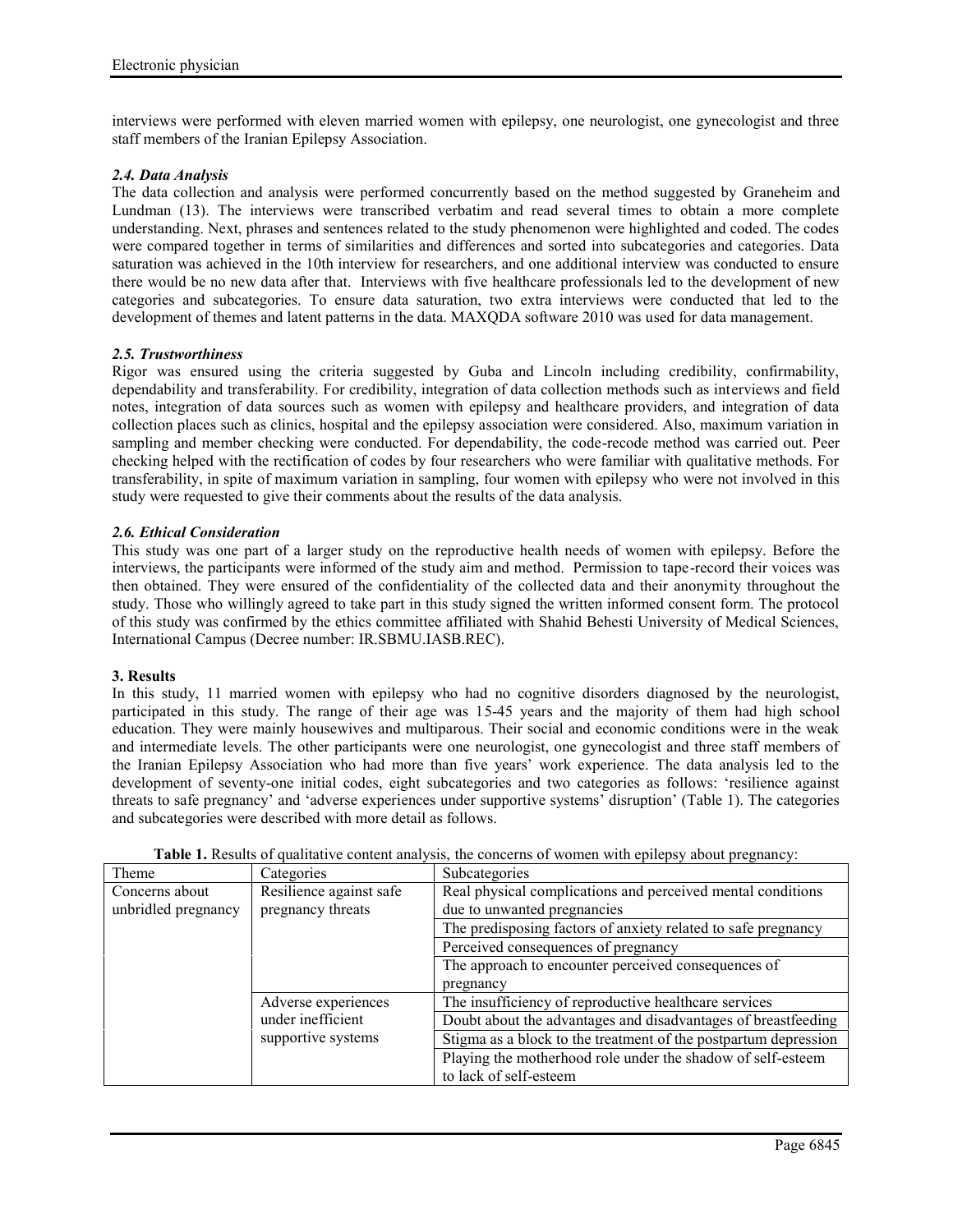## *3.1. Resilience against threats to safe pregnancy*

The majority of the participants should be under close monitoring in terms of the condition of epilepsy and medication therapy. Being under control was described as an uncomfortable feeling. Half of the participants experienced unwanted pregnancies and their inappropriate consequences. Generally, all participants were deeply concerned regarding the impact of epilepsy and medication therapy on their own and fetus' health, which was higher than their concerns about unwanted pregnancies. Moreover, the participants used the resilience approach to face their perceived worries and concerns. The related subcategories were 'real physical complications and perceived (mental) conditions due to unwanted pregnancies', 'the predisposing factors of anxiety related to safe pregnancy', 'perceived consequences of pregnancy', 'the approach to encounter perceived consequences of pregnancy' and 'the family apprehension of the experience of seizure in pregnancy'.

## *3.1.1. Real physical complications and perceived (mental) conditions due to unwanted pregnancies:*

About half of the participants' pregnancies were unwanted and unplanned and mostly, they had experienced adverse pregnancy outcomes such as anemia, congenital anomalies, spontaneous abortion and increase in the intensity and frequency of seizures during pregnancy. For example, one of the participants who had a history of unwanted pregnancy that resulted in induced abortion said "In the third month of my previous pregnancy, they said that my baby had anomalies and hydrops and should have been aborted" (P 10, 36 years old, Gravid 3, Duration of disease: 24 years, master's degree education). This group of mothers were under immense stress due to experiencing the adverse conditions in their previous pregnancies and the pregnancies of others, that had led to feelings of guilt because of late referral to the physician or taking medication during pregnancy. Participant 4 stated about her last pregnancy: "If I knew that I was pregnant, I would not have hesitated to go to the doctor and when the physician changed my drugs, I got worried about the teratogenicity effects of drugs that I had used during my pregnancy." (P 4, 40 years old, Duration of disease: 35 years, Gravid: 1, elementary education). Also, some of them were worried about the control of their seizures during pregnancy because of the drug change. Participant 11 said "I used to take 6 tablets per day and in spite of that, sometimes I had loss of consciousness, and now that I am pregnant and taking less drugs, I am worried about the lack of the control of my seizures" (P 11, 32 years old, Duration of disease: 11 years, Gravid: 3, guidance school education).

# *3.1.2. The predisposing factors of anxiety related to safe pregnancy:*

The majority of the nulliparous women with epilepsy were worried that epilepsy hindered a safe pregnancy. In spite of having a relatively appropriate physical condition for pregnancy and family members' insistence, the majority of the women were afraid to become pregnant. One of the participants without history of pregnancy said: despite the fact that I like children so much, and the physician's recommendation on the safety of my pregnancy, I am so scared of pregnancy and avoid it." (P 7, 21 years old, Duration of disease: 8, Gravid: 0, diploma degree education). Being afraid of pregnancy stemmed from the experiences of other women with epilepsy regarding pregnancy. In this regard, a 36-year-old woman that had an understanding of adverse experiences in her cousin's pregnancy stated "first, I was so worried about pregnancy and the child's wellbeing because my epileptic cousin had a child suffering from a brain disorder." (P 10, 36 years old, Gravid 3, Duration of disease: 24 years, master's degree education). Some women who needed to prevent pregnancy with the aim of controlling epilepsy had a suffering understanding of planned pregnancy. One said about these worries "I like getting pregnant but my physician recommended me to use contraceptive methods and also, I had to be monitored. Commuting to the neurologist's office is too agonizing for me." (P 3, 24 years old, Duration of disease: 19 years, Gravid: 0, 5 years married, elementary education). The women were also worried that they might lose the chance for pregnancy due to the progression of the disease and getting old. A woman said: "I am always thinking of when my disease gets cured and my medication is changed. I am worried that I get older and I cannot get pregnant." (P 3, 24 years old, Duration of disease: 19 years, Gravid: 0, 5 years married, elementary education). Also, those women with lower socio-economic conditions were in fear of losing their husbands due to the male-dominated condition of the family and the significance of the child in stabilizing the family. In this regard, participant 4 with history of infertility for six years said this "My husband always said: 'this is your fault'. My husband's family always reminded me of my epileptic disease. The family wanted to find him a new wife." (P 4, 40 years old, Duration of disease: 35 years, Gravid: 1, elementary education). *3.1.3. Perceived consequences of pregnancy:*

All pregnant women with epilepsy were worried about the consequences of epilepsy during pregnancy especially those who experienced it in previous pregnancies. Participant 10 with two experiences of losing the child due to unplanned pregnancies stated this: "During the pregnancy, I was thinking of its failure, but the physician would ensure me that it had no relationship to the previous pregnancy." (P 10, 36 years old, Gravid 3, Duration of disease: 24 years, master's degree education). Another participant that had the experience of late recovery after cesarean section said: "I am scared that I may not get out of the operating room or my kids are hurt." (P 11, 32 years old, Duration of disease: 11 years, Gravid: 3, guidance school education). Another worry of the participants was the fear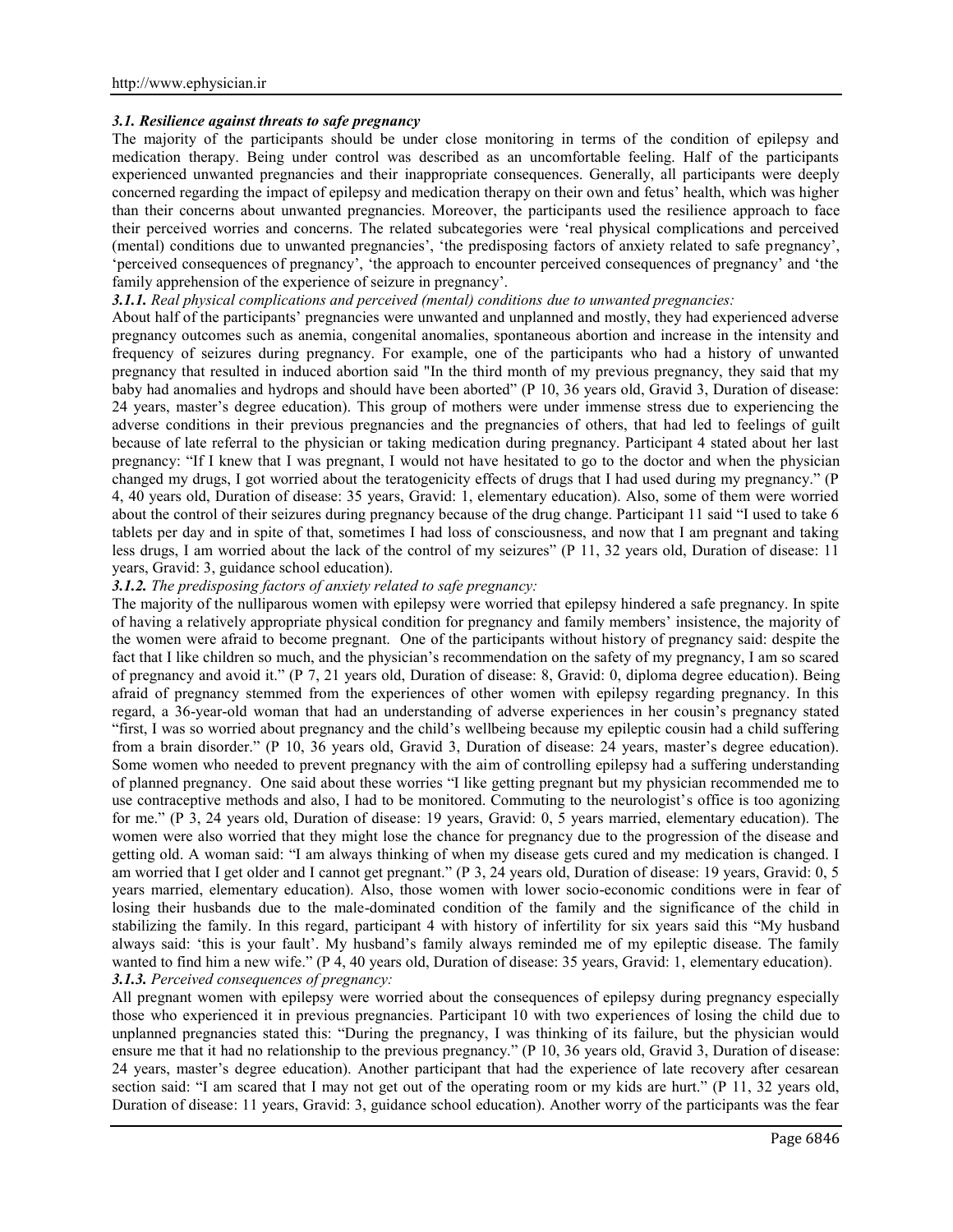that epilepsy was inherited to their unborn child. Some participants stated this: "I am scared that perhaps my disease is inherited to my child" (P 11, 32 years old, Duration of disease: 11 years, Gravid: 3, guidance school education). Another participant without the experience of pregnancy said: "I do not know how much my disease is hereditary. I do not want my child to suffer from epilepsy like me." (P 3, 24 years old, Duration of disease: 19 years, elementary education). The women had doubts about medication therapy in spite of the education they received about it. Doubts about medication therapy discouraged them to get pregnant in the future. In case of pregnancy, they suffered from adherence to medication therapy. One of the participants with college education who had just given birth said: "My physician said that medication had no or had little effect on the child, but I felt guilt. Also, I could not avoid taking the drugs, in case my seizures might return" (P 10, 36 years old, Gravid 3, Duration of disease: 24 years, master's degree education). Another participant in her third pregnancy said: "I am scared using this drug [Phenytoin], but I put my trust in God to prevent future incidents" (P 1, 37 years old, Duration of disease: 17 years, Gravid: 3, elementary education). On the other hand, nulliparous women did not get pregnant due to the necessity of adherence to medication therapy. A participant said: "It is said that the drugs can affect the child's neural development; therefore, I dare not get pregnant." (P 7, 21 years old, Duration of disease: 8, Gravid: 0, diploma degree education). Another concern of the women with epilepsy was their worries and family members' concerns about the recurrence of the disease during pregnancy. This condition (Fear of recurrence of seizures) intensified anxiety in the women's family and relatives. A participant said "My family members and husband frequently make phone calls to me and tell me to take care of myself and not become angry" (P 1, 37 years old, Duration of disease: 17 years, Gravid: 3, elementary education). "My husband frequently calls me and …I did not like them to get so worried about me and fuss about me so much." (P 10, 36 years old, Gravid 3, Duration of disease: 24 years, master's degree education). The women's concerns about the recurrence of epilepsy during pregnancy was related to the probable effect of seizure on abortion and fetal complications. A woman with a history of 6 years of infertility who experienced the exacerbation of her seizures in the second semester of pregnancy said "I had frequent seizures during my last pregnancy and I had worries about abortion and congenital malformations in my baby" (P 4, 40 years old, Duration of disease: 35 years, Gravid: 1, elementary education). The women were also worried about the birth of a child with mental disability. For instance, participant 10 said "I said to the physician that my age or disease might affect the child. I was worried that my child may have had mental retardation." Moreover, complications during the cesarean section such as seizure incidents during the surgery or no recovery after the cesarean section made the women concerned about pregnancy. "I am scared about the interactions between epileptic drugs and anesthetic drugs during the surgery that I do not recover at all from anesthesia" (P 1, 37 years old, Duration of disease: 17 years, Gravid: 3, elementary education). "I am scared that I have seizure incidents during the surgery and my own health or the child's health is endangered." (P 11, 32 years old, Duration of disease: 11 years, Gravid: 3, guidance school education).

## *3.1.4. The approach to encounter perceived consequences*

As a result, it led to additional concerns of pregnancy. The women used a series of cognitive approaches to reduce their worries of pregnancy. These approaches included asking for general anesthesia during the surgery, because of the fear of seizures, genetic tests and unnecessary and costly fetal health tests at the request of the mother or even avoiding pregnancy. An employee of the Iranian Epilepsy Association with 20 years of work experience said: "The women with epilepsy have obsessions regarding their children's health. A woman with a low economic condition asked for frequent and unnecessary para-clinic examinations to ensure her child's health." (A worker of the Iranian Epilepsy Association, 45 years old). Another woman who performed genetic tests before marriage said: "I insisted that amniocentesis tests are performed for my child's health, in spite of the previous examinations that confirmed my child health status." (P 10, 36 years old, Gravid 3, Duration of disease: 24 years, master's degree education).

#### *3.2. Adverse experiences under inefficient supportive systems*

According to the international literature, pregnancy in women with epilepsy was mostly accompanied with desired consequences (4). However, in this study, many women experienced undesired consequences of pregnancy due to the high rates of the cesarean section. A lack of presence of appropriate supports for pregnant women with epilepsy including family's knowledge, expert healthcare professions and empowerment to encounter difficulties during pregnancy led to pregnancy complications. This category consisted of the following subcategories: 'the insufficiency of reproductive healthcare services for women with epilepsy', 'doubt about the advantages and disadvantages of breastfeeding', 'stigma as a block to the treatment of postpartum depression' and 'playing the motherhood role under the shadow of self-esteem to lack of self-esteem'.

## *3.2.1. The insufficiency of reproductive healthcare services for women with epilepsy:*

The participants mostly had a cesarean section. Therefore, the rates of hospitalization for a long time after childbirth, atonic uterus and bleeding, and pain after the surgery were increased. Also, negligence by healthcare professionals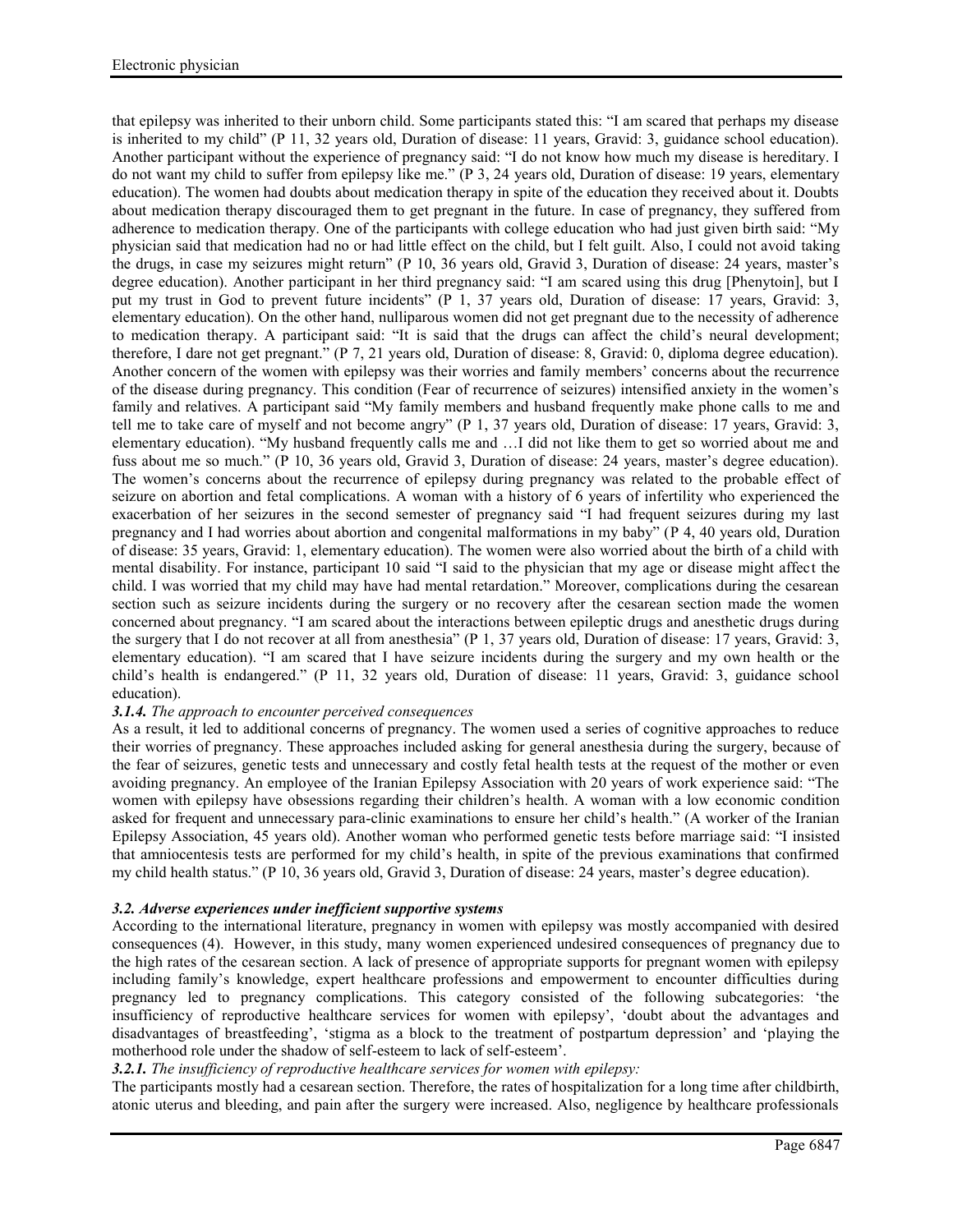during the provision of care after childbirth was reported by the participants. A participant said "The day after the surgery, my physician angrily said: 'come on, get out of the bed and walk'… I said that I was unable to walk ….I cannot remember what happened next.. I think that I experienced falling down in the hall and also a seizure." This person describes her mental barriers to ask for help as follows: "I could not ask anyone to help me to go to the toilet, because I was shy." (P 10, 36 years old, Gravid 3, Duration of disease: 24 years, master's degree education).

In addition, no participants had received adequate and appropriate prenatal consulting. Most specialists did not prescribe the appropriate dose of folic acid that is recommended in scientific resources for epileptic women (4 to 5 mg per day). For example, one of the participants who had received prenatal care, in response to the question on how much folic acid she took daily, said "I take a 1 mg tablet daily" and she had been taking it up to the seventh month of pregnancy (P 1, 37 years old, Duration of disease: 17 years, Gravid: 3, elementary education).

## *3.2.2. Stigma as a block to the treatment of the postpartum depression:*

In this study, a quarter of the women with epilepsy after childbirth suffered from chronic depression. One of the participants described the symptoms of depression after childbirth as follows: A desire and attempt to choke the kid, dual desire and feelings of hatred toward the child. She continued: "After the birth of my child, I had the feeling of a desire toward fire and breaking glass. I would enjoy choking my child. I pressed her nostrils to make her choke…" (P 2, 36 years old, Duration of disease: 23 years, Gravid: 2, guidance school education). Being worried about and afraid of losing the child encouraged the women to hide their depression symptoms for a couple of months after childbirth. A woman with a history of 6 years of infertility, states: "I did not talk about my symptoms to anybody. I was scared that they might separate my child from me." (P 4, 40 years old, Duration of disease: 35 years, Gravid: 1, elementary education). When family members found out about the symptoms, they referred them to the neurologist rather than the psychiatrist. Also, due to the stigma of depression, they disagreed with their hospitalization. "The physician said to me I should be hospitalized, but my husband disagreed and said that our relatives will say that I am crazy…." (P 4, 40 years old, Duration of disease: 35 years, Gravid: 1, elementary education).

*3.2.3. Doubt about the advantages and disadvantages of breastfeeding:*

Most women with epilepsy were doubtful about the advantages and disadvantages of breastfeeding the newborn. The neurologist forbade them to breast feed due to taking anticonvulsant drugs. However, they were allowed to choose between breast-feeding and formula feeding based on their economic conditions. For instance, a neurologist said "there is no agreement on breast-feeding between neurologists. I describe the advantages and disadvantages of breast-feeding to parents and they make decisions based on their economic condition." (Neurologist, 50 years old, 10 years work experience). Some participants shared their worries as follows: "I was told before that I could breastfeed my child. However, a neurologist said that I should change the drugs, I did not know if they could reach the child through the milk." (P 9, 30 years old, Duration of disease: 12 years, Gravid: 1, diploma education). Another participant said: "The gynecologist said that I could breast-feed the child, but I am scared, because this amount of drug is for an adult and may reach the child through my milk and harm him." (P 5, 19 years old, Duration of disease: 6 years, Gravid: 1, diploma degree).

# *3.2.4. Playing the motherhood role under the shadow of self-esteem and lack of self-esteem:*

The findings of this study showed that the degree of self-esteem for taking the motherhood role depended on the severity of the disease and appropriate support by family members. For instance, a participant who experienced seizure twice in one month said "I cannot touch my child, in case I have a seizure and the child falls down. So far, my mother has taken care of my child." (P 4, 40 years old, Duration of disease: 35 years, Gravid: 1, elementary education). Another participant who had controlled her epilepsy said: "I do all my child care now…I used my mother's experiences and learned how to take care of the child….however I carry my child using a carriage." (P 10, 36 years old, Gravid 3, Duration of disease: 24 years, master's degree education)

#### **4. Discussion**

The data analysis led to the development of two categories of 'resilience against threats to safe pregnancy' and 'adverse experiences under inefficient supportive systems. The women with epilepsy mostly perceived threats to the safety of their pregnancies. The nulliparous women avoided pregnancy due to the undesired consequences of pregnancy. Therefore, Turner et al., in 2008 showed that nulliparous women with epilepsy achieved higher scores in the fear of pregnancy than other women (14). In addition, the participants had a sense of agonizing pregnancy under medical supervision. It was found that nulliparous women had an undesirable understanding of preconception care. In fact, impossibility of the estimation of the appropriate time for pregnancy and conception were the reasons for the feeling of suffering (14). Winterbottom, in 2012 said that many women with epilepsy preferred to get pregnant in a more normal and comfortable time (15). Also, a lack of the provision of appropriate conditions for safe pregnancy was described by some participants as the factor that endangered the stability of marital life, especially in male dominated families with a low economic-social condition. In a pronatalist society, the stigma of infertility can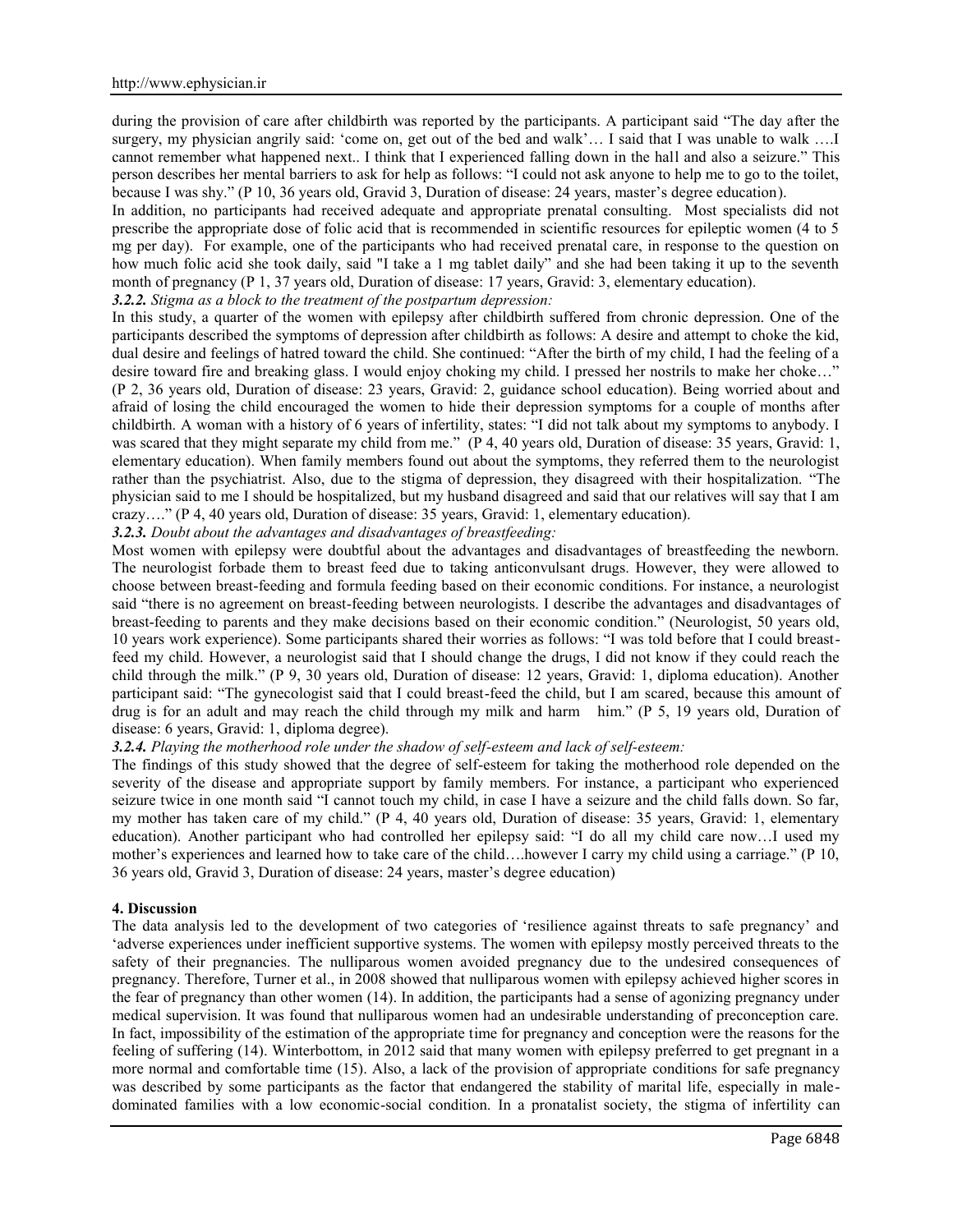undermine women's empowerment and achievements. The stigma of infertility has a more devastating effect on illiterate or unemployed women (16). Especially in developing countries, the majority of such women experience the negative consequences of the marital instability and stigma (17). Another concern of pregnant women with epilepsy was the undesired maternal and fetal consequences, which was mainly caused by the perception of the effects of the disease on pregnancy and medication adherence. In spite of medication adherence by most women, the concern about the teratogenicity of the drugs made the women feel both suffering and guilt due to medication adherence. Similarly, the study of Widnes et al. showed that women with epilepsy were worried about the teratogenicity of anti convulsion drugs. Also, their anxiety was intensified if the dose of the drugs was increased during pregnancy (18). The study of Lee, et al. showed that the exaggerated perception among women with epilepsy with regard to drug's effects on pregnancy caused the women to discontinue medication (19). In other words, if there is no balance between understandings of the risk and the improvement of self-esteem, the perceived risk of pregnancy is increased, which can lead to avoiding pregnancy or the feelings of shame and selfishness (15, 18). The participants used cognitive flexibility and perception of the risk for reducing their mental stress. They used strategies such as avoiding becoming pregnant and taking unnecessary tests for the fetus' health. Sometimes, they used spiritual powers to reduce their worries. Similarly, the results of the study showed that most women with epilepsy were afraid of the effects of drugs and genetic inheritance on the health of their fetus. Many of them believed in the power of praying in the health of the child (20). Additionally, the undesired consequences of previous unplanned pregnancies such as abortion, fetal malformation and the occurrence of undesired consequences in other women with epilepsy intensified the participants' worries. Carolan, et al. stated that pregnant women's perceptions of the risk were related to their previous experiences (21) and their personal values that diverted the pregnancy from its normal process toward inappropriate and unnecessary medical interventions (22). In the last decade, in spite of the advancement of technologies in the field of midwifery, women's emotional support and personal education has been ignored. In spite of access to information from the internet and other sources, the improvement of personal education and emotional support to the women and their families (23) by support sources are emphasized (24).

In this study, one quarter of the participants reported a history of depression after childbirth. They received no support from their families, and therefore hid the symptoms of depression. Also, they were hindered from receiving appropriate psychological care for a long time after childbirth due to the families' perceptions of the stigma of depression. Other studies showed that prevalence of depression after childbirth is 25-37% (25, 26). Women with depression hide their symptoms and are not inclined to receive mental care due to the perceived stigma (27). In a study in England, in spite of perceiving the stigma related to depression, it was found that patients and their family members are willing to receive care because depression and its treatment are accepted by society (28). In the present study, about half of the women with epilepsy mentioned a history of unwanted pregnancy, which was associated with anemia, congenital malformations, spontaneous abortions and increased duration and frequency of seizure. Furthermore, they were concerned about medication changes during pregnancy and a lack of the control of the disease. Other studies showed that one quarter or half of pregnant women with epilepsy had unwanted pregnancies (29, 30). Clearly, such women are hindered from receiving appropriate preconception counseling, disease control and medication therapy before pregnancy. Therefore, the adverse consequences of the pregnancy for the mother and fetus are increased due to an inappropriate control of the disease and lack of adherence to medication (31, 32). Conversely, a study by Abe, et al. showed that no differences in the consequences of pregnancy for the mother and fetus were reported between the group of unwanted pregnant mothers with epilepsy and the other group, in spite of frequent seizures and a lack of the mothers' adherence to medication (33). The probable reason for such a finding can be the place of sampling, which was a referral teaching hospital with a prevalence of 10.7% for congenital malformations. This prevalence rate is higher than the rate reported for the normal population and also those reported in the studies of women with pregnancy (4.2-6.7%). In this study, gynecologists considered cesarean section the preferred method of childbirth for women with epilepsy, which also has increased postpartum complications. On the other hand, the participants were worried about the probability of drug interactions between antiepileptic and anesthetic drugs and the occurrence seizure during surgery and not recovering consciousness. McAuley et al. reported that the cognitive concerns of mothers of medication therapy during and after childbirth were the reasons for stopping medication therapy arbitrarily (34). In addition, a lack of receiving postpartum care for their underlying disease made the participants resentful. One of them reported a falling down incident in the toilet due to the physician's insistence for walking soon after the childbirth and not asking for help from nurse assistances. In line with our findings, the study of Walsh-Gallagher et al., in a qualitative study on disabled women, showed that midwives after the childbirth ignored patients' worries and mental concerns. Some participants stated that they were under pressure by the healthcare staff to take a shower after the childbirth, which led to them falling down (20). Another concern by the women was the possibility of breast-feeding after the childbirth. In other words, they were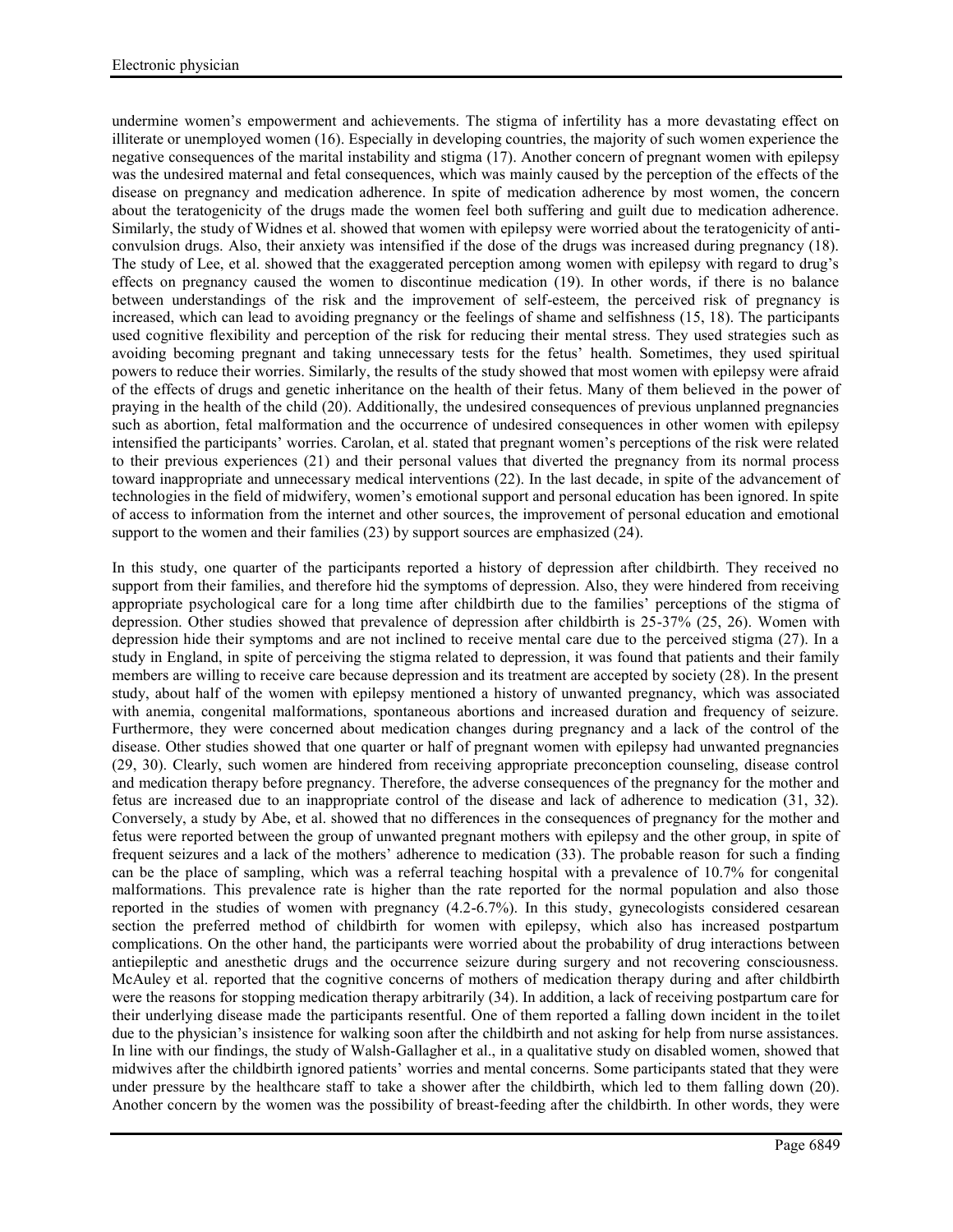doubtful about it in spite of receiving education from the physician. Moreover, inconsistencies in physicians' perspectives about breastfeeding intensified the women's concerns. Some studies on the adverse effects of anti convulsion drugs on the newborn's brain development found that they had no effects on the IQ and talking abilities of six-year-old children (35). However, breastfeeding is safe in women undergoing single drug medication. Therefore, all physicians involved in the care process of women with epilepsy need to encourage them to breast-feed (36). A limitation of this study was a lack of generalizability of its findings to women in other cultures and contexts. However, a maximum variation in sampling in terms of age and the economic and social levels, helped to reduce this limitation.

#### **5. Conclusions**

The women in this study were concerned about issues that might endanger safe pregnancy. Also, they worried about losing the opportunity of pregnancy, which could threaten marital life. Therefore, they tried to relieve their worries and concerns using cognitive approaches as much as they could. They also suffered from problems during childbirth and after that, due to a lack of support systems by the family and society and low self-efficacy. In this respect, those two-categories in this study were related to the concerns about unbridled pregnancy.

#### **Acknowledgments:**

This article was one part of the first author's PhD dissertation in reproductive health supported financially by Shahid Beheshti University of Medical Sciences, Tehran, Iran. Also, the authors would like to thank the participants, the deputy of research at the university, Faculty of Nursing and Midwifery, the Iranian Epilepsy Association and the teaching hospital's staff for their collaboration in this research project.

## **Conflict of Interest:**

There is no conflict of interest to be declared.

#### **Authors' contributions:**

All authors contributed to this project and article equally. All authors read and approved the final manuscript.

#### **References:**

- 1) Longo DL, Harrison TR, Longo Dan L, Fauci A , Kasper DL , Hauser S L, et al. Harrison's principles of internal medicine. 18 ed ed. New York: McGraw-Hill Medical; 2012.
- 2) Viinikainen K, Heinonen S, Eriksson K, Kälviäinen R. Community based, Prospective, Controlled Study of Obstetric and Neonatal Outcome of 179 Pregnancies in Women with Epilepsy. Epilepsia. 2006; 47(1): 186-92. doi: 10.1111/j.1528-1167.2006.00386.x. PMID: 16417548.
- 3) Fairgrieve SD, Jackson M, Jonas P, Walshaw D, White K, Montgomery TL, et al. Population based, prospective study of the care of women with epilepsy in pregnancy. BMJ. 2000; 321(7262): 674-5. doi: 10.1136/bmj.321.7262.674.
- 4) Cunningham G, Leveno KJ, Bloom SL, Spong CY, Dashe JS. Williams Obstetrics. 24th edition; 2014.
- 5) Kochen S, Salera C, Seni J. Pregnant women with epilepsy in a developing country. Open Neurol J. 2011; 5: 63-7. doi: 10.2174/1874205X01105010063. PMID: 22046203 PMCID: PMC3204418.
- 6) Thompson D, Thomas H, Solomon J, Nashef L, Kendall S. Chronic illness, reproductive health and moral work: women's experiences of epilepsy. Chronic Illn. 2008; 4(1): 54-64. doi: 10.1177/1742395307086696. PMID: 18322030.
- 7) Davis AR, Pack AM, Kritzer J, Yoon A, Camus A. Reproductive history, sexual behavior and use of contraception in women with epilepsy. Contraception. 2008; 77(6): 405-9. doi: 10.1016/j.contraception.2008.02.002. PMID: 18477488.
- 8) Dennis AJ. Identifying and responding to the reproductive decision-making needs of women with epilepsy. Boston University; 2012.
- 9) Weckesser A, Denny E. Women living with epilepsy, experiences of pregnancy and reproductive health: A review of the literature. Seizure. 2013; 22(2): 91-8. doi: 10.1016/j.seizure.2012.11.001. PMID: 23182977.
- 10) Helbig KL, Bernhardt BA, Conway LJ, Valverde KD, Helbig I, Sperling MR. Genetic risk perception and reproductive decision making among people with epilepsy. Epilepsia. 2010; 51(9): 1874-7. doi: 10.1111/j.1528-1167.2009.02507.x. PMID: 20163441.
- 11) Gaffield ME, Culwell KR, Lee CR. The use of hormonal contraception among women taking anticonvulsant therapy. Contraception. 2011; 83(1): 16-29. doi: 10.1016/j.contraception.2010.06.013. PMID: 21134499.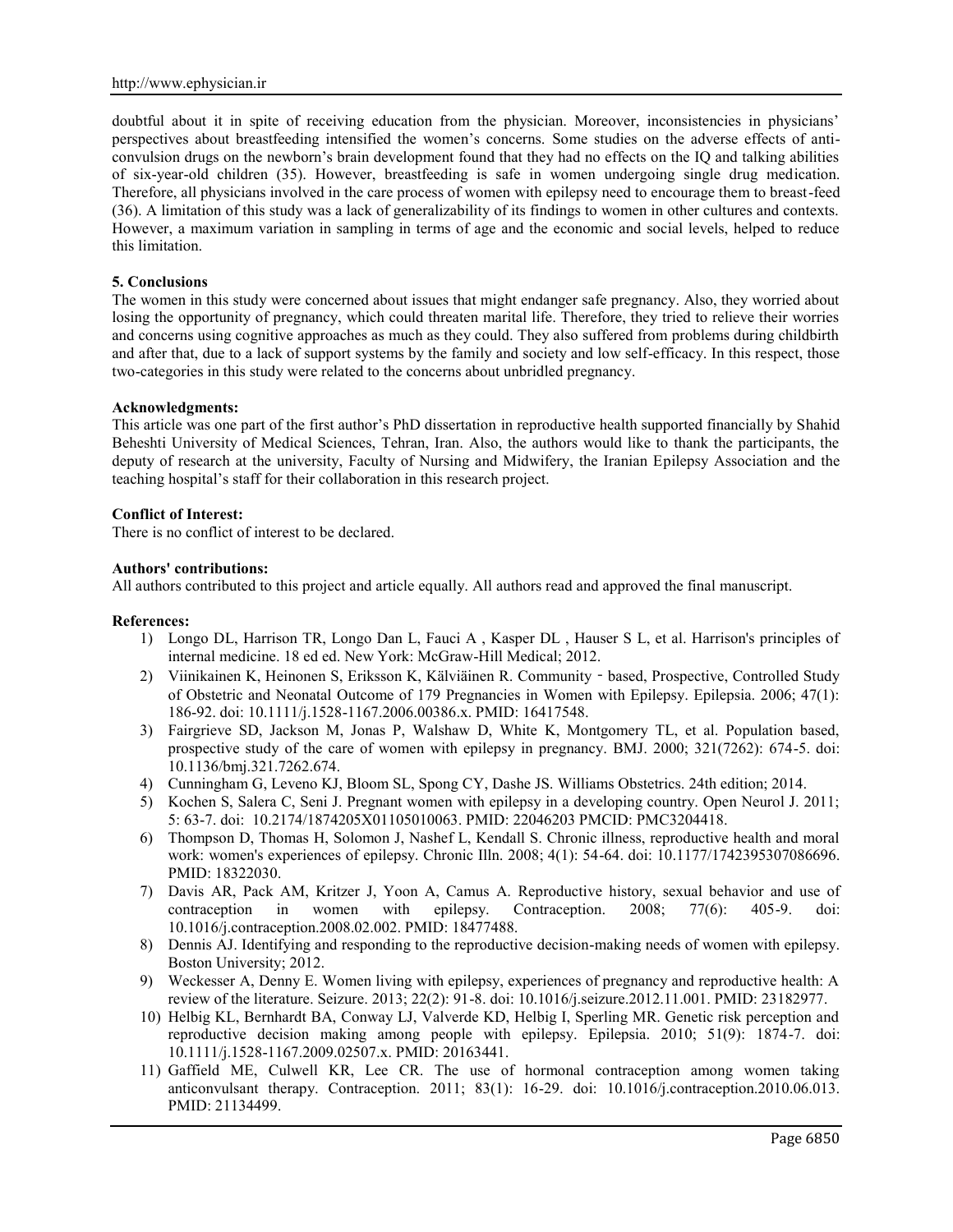- 12) Veiby G, Daltveit AK, Schjølberg S, Stoltenberg C, Øyen AS, Vollset SE, et al. Exposure to antiepileptic drugs in utero and child development: A prospective population - based study. Epilepsia. 2013; 54(8): 1462-72. doi: 10.1111/epi.12226. PMID: 23865818, PMCID: PMC3766256.
- 13) Graneheim UH, Lundman B. Qualitative content analysis in nursing research: concepts, procedures and measures to achieve trustworthiness. Nurse educa today. 2004; 24(2): 105-12. doi: 10.1016/j.nedt.2003.10.001. PMID: 14769454.
- 14) Turner K, Piazzini A, Franza A, Canger R, Canevini MP, Marconi AM. Do Women with Epilepsy Have More Fear of Childbirth During Pregnancy Compared with Women without Epilepsy? A Case - Control Study. Birth. 2008; 35(2): 147-52. doi: 10.1111/j.1523-536X.2008.00228.x. PMID: 18507586.
- 15) Winterbottom JB. Women with epilepsy preparing for pregnancy: a qualitative analysis. University of Liverpool. 2012. Available from: http://ethos.bl.uk/OrderDetails.do?uin=uk.bl.ethos.603556.
- 16) Remennick L. Childless in the land of imperative motherhood: Stigma and coping among infertile Israeli women. Sex roles. 2000; 43(11-12): 821-41. doi: 10.1023/A:1011084821700.
- 17) Dyer SJ, Abrahams N, Hoffman M, van der Spuy ZM. Men leave me as I cannot have children': women's experiences with involuntary childlessness. Hum Reprod. 2002; 17(6): 1663-8. doi: 10.1093/humrep/17.6.1663. PMID: 12042295.
- 18) Widnes SF, Schjøtt J, Granas AG. Risk perception and medicines information needs in pregnant women with epilepsy–A qualitative study. Seizure. 2012; 21(8): 597-602. doi: 10.1016/j.seizure.2012.06.007. PMID: 22762859.
- 19) Lee SM, Nam HW, Kim EN, Shin DW, Moon HJ, Jeong JY, et al. Pregnancy-related knowledge, risk perception, and reproductive decision making of women with epilepsy in Korea. Seizure. 2013; 22(10): 834-9. doi: 10.1016/j.seizure.2013.07.002. PMID: 23890718.
- 20) Walsh-Gallagher D, Sinclair M, Mc Conkey R. The ambiguity of disabled women's experiences of pregnancy, childbirth and motherhood: a phenomenological understanding. Midwifery. 2012; 28(2): 156- 62. doi: 10.1016/j.midw.2011.01.003. PMID: 21570753.
- 21) Carolan MC. Towards understanding the concept of risk for pregnant women: some nursing and midwifery implications. J Clin Nurs. 2009; 18(5): 652-8. doi: 10.1111/j.1365-2702.2008.02480.x. PMID: 18705630.
- 22) Oakley A. Social consequences of obstetric technology: the importance of measuring "soft" outcomes. Birth. 1983; 10(2): 99-108. doi: 10.1111/j.1523-536X.1983.tb01408.x.
- 23) Welch L, Miller L. Emotional and Educational Components of Pregnancy. Glob libr women's med. 2008.
- 24) Qiang JK, Nyhof-Young J, D'Souza R, Bui E. Support systems of women with epilepsy in pregnancy: A retrospective needs assessment. Seizure. 2016; 36: 1-3. doi: 10.1016/j.seizure.2015.12.017.
- 25) Galanti M, Newport DJ, Pennell PB, Titchner D, Newman M, Knight BT, et al. Postpartum depression in women with epilepsy: influence of antiepileptic drugs in a prospective study. Epilepsy & Behavior. 2009; 16(3): 426-30.doi: 10.1016/j.yebeh.2009.07.009.
- 26) Bjørk MH, Veiby G, Reiter SC, Berle JØ, Daltveit AK, Spigset O, et al. Depression and anxiety in women with epilepsy during pregnancy and after delivery: A prospective population - based cohort study on frequency, risk factors, medication, and prognosis. Epilepsia. 2015; 56(1): 28-39. doi: 10.1111/epi.12884. PMID: 25524160.
- 27) Robertson E, Lyons A. Living with puerperal psychosis: A qualitative analysis. Psychology and Psychotherapy. 2003; 76(4): 411-31. doi: 10.1348/147608303770584755.
- 28) Edwards E, Timmons S. A qualitative study of stigma among women suffering postnatal illness. Journal of Mental Health. 2009. doi: 10.1080/09638230500271097.
- 29) Bjørk MH, Veiby G, Engelsen BA, Gilhus NE. Depression and anxiety during pregnancy and the postpartum period in women with epilepsy: A review of frequency, risks and recommendations for treatment. Seizure. 2015; 28: 39-45. doi: 10.1016/j.seizure.2015.02.016. PMID: 25777784.
- 30) Pashley S, O'Donoghue MF. The safety of anti-epileptic drug regimens: a qualitative study of factors determining the success of counselling women before conception. J Fam Plann Reprod Health Care. 2009; 35(3): 153-6. doi: 10.1783/147118909788708002. PMID: 19622204.
- 31) Thomas SV. Managing epilepsy in pregnancy. Neurol India. 2011; 59(1): 59-65. doi: 10.4103/0028- 3886.76860. PMID: 21339661.
- 32) Meador K, Pennell P, Harden C, Gordon J, Tomson T, Kaplan P, et al. Pregnancy registries in epilepsy a consensus statement on health outcomes. Neurology. 2008; 71(14): 1109-17. doi: 10.1212/01.wnl.0000316199.92256.af. PMID: 18703463.